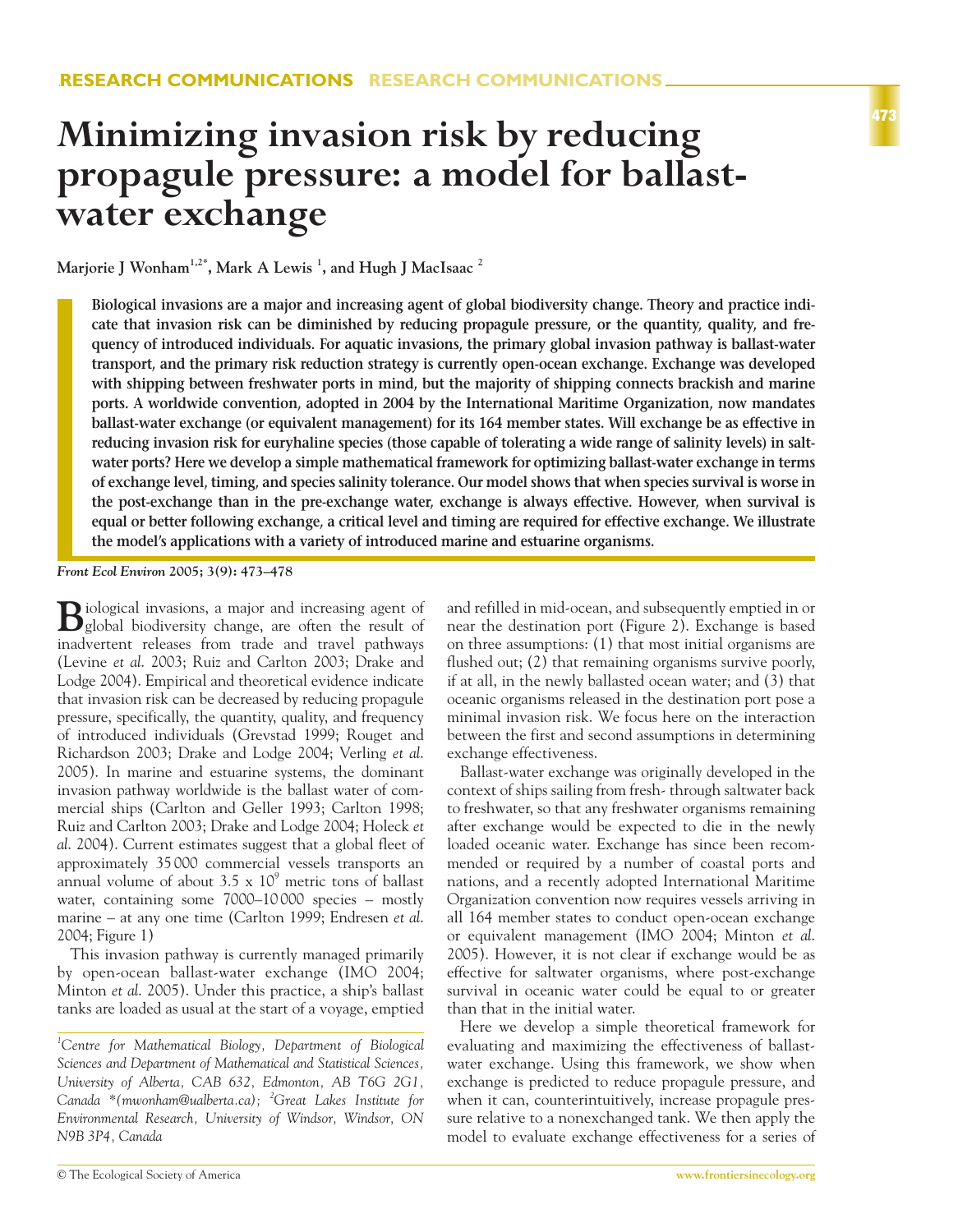



*Figure 1. Vessel deballasting in coastal waters.*

introduced marine and estuarine species. Although this framework is developed with reference to exchange, it could readily be applied to other ballast treatment methods (eg Waite *et al*. 2003; Minton *et al*. 2005) during or at either end of a voyage.

# **Ballast-exchange model**

## *Model structure*

Our goal is to model organism survival in ballast-water tanks with and without exchange. Based on empirical results (Gollasch *et al*. 2000; Wonham *et al*. 2001; Drake *et al*. 2002; Taylor *et al*. 2002; Murphy *et al*. 2004), we model the abundance of a single species in a single ship as declining exponentially both before and after exchange. We use the following equation modified from equation 7 of MacIsaac *et al*. (2002):

(1) 
$$
n(T) = n(0)
$$
  
\nfinal initial  
\nabundance abundance before  
\nexchange exchange exchange  
\nexchange exchange

Here, *n*(*T*) is the final organism abundance at the end of a ballast voyage of length *T* days and *n*(0) is the initial abundance. Exchange occurs on day  $t_{\rm B} < T$ , and r is the proportion of organisms retained during exchange, giving exchange efficiency as  $1 - r$ . The difference in per capita daily mortality rates in initial ( $\mu_1$ ) and exchanged ( $\mu_2$ ) water is  $M = \mu_1 - \mu_2$ . Since we are considering organism abundance within the ship only, we leave off the original ballast discharge parameter  $r_1$ . In the absence of exchange, equation (1) simplifies to:

(2) 
$$
\underbrace{n(T)}_{\text{final}} = \underbrace{n(0)}_{\text{initial}} \underbrace{e^{i\mu_1 T}}_{\text{survival} \text{over}} \underbrace{e^{i\mu_1 T}}_{\text{varyical} \text{over}}
$$

as in MacIsaac *et al*. (2002) equation 8.

For simplicity, we consider the abundance of a single

ballasted species, and do not consider any new organisms produced during the voyage, loaded during open-ocean ballast exchange, or hatched from ballast sediments (eg Gollasch *et al*. 2000; Wonham *et al*. 2001; Taylor *et al*. 2002; Murphy *et al*. 2004; Wonham *et al*. in press). Species mortality rates  $\mu_1$  and  $\mu_2$  are not associated with freshwater and saltwater per se, as in MacIsaac *et al*. (2002), but simply with pre-exchange and post-exchange ballast water. We assume that both mortality rates are constant, which is consistent with empirical data for many but not all taxa (Gollasch *et al*. 2000; Wonham *et al*. 2001; Drake *et al*. 2002; Taylor *et al*. 2002).

## *Model analysis*

We define exchange as effective if it reduces the final organism abundance *n*(*T*) relative to that in a nonexchanged tank. To obtain the conditions for effective exchange, we set equation  $(1)$  < equation  $(2)$ , and find that exchange is effective if, and only if:

(3)  $r < e^{M(t_B-T)}$ .

When the mortality rate is greater after than before exchange,  $M < 0$  and inequality (3) always holds. For  $M \geq 0$ , inequality (3) means that effective exchange occurs only below a threshold value of exchange retention  $r < r^* = e^{M(t_B - T)}$ . Assuming  $r < 1$ , this expression can be rearranged to give the threshold exchange day  $t_{\rm B} > t_{\rm B}^* = \ln(r)/M + T$ , or the threshold difference in mortality rates,  $M < M^* = \ln(r)/(t_B - T)$  required for effective exchange. In the last expression, a higher value of *M*\* generated by more efficient or later exchange (ie as  $r \to 0$  or  $t_B \to T$ ) indicates that exchange will be effective over a wider range of *M* ≥ 0. As *M*\* decreases with lower or earlier exchange (ie as  $r \to 1$  or  $t_B \to 0$ ), exchange will be effective only for species with lower values of *M*.

This model illustrates that for species with *M* < 0, exchange is always effective (Figure 3a). We would generally expect this to be the case for freshwater organisms exposed to seawater during open-ocean exchange. For estuarine and marine organisms, we might still expect *M* < 0 if the ocean water were less hospitable than the initial water in terms of salinity or other factors. On the other hand, if the ocean water were equally or more hospitable, we could find  $M \geq 0$ . In this case, exchange effectiveness would depend on the exchange retention and timing (Figure 3a).

For a given *M* value, exchange operations can be optimized to minimize the final organism abundance *n*(*T*). This is illustrated for a fixed value of *r* = 0.1, with examples of earlier ( $t_B$  = 3) and later ( $t_B$  = 7) exchange (Figure 3b). When *M* < 0, earlier exchange leads to the lowest value of *n*(*T*). When 0 < *M* < *M*\* , later exchange leads to the lowest  $n(T)$ . In the region  $M > M^*$ ,  $n(T)$  is minimized by not exchanging ballast water (Figure 3b).

The above calculations would ensure effective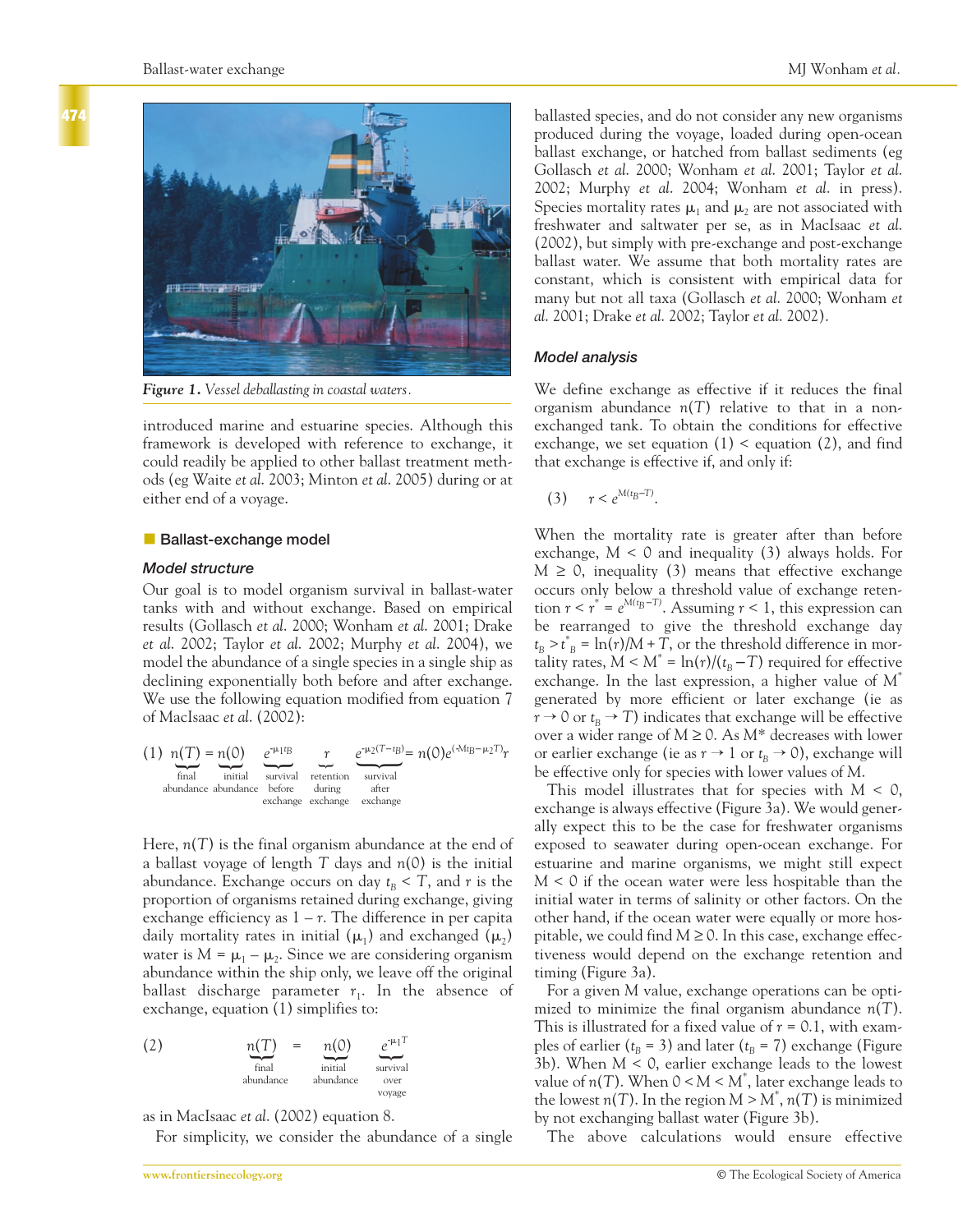exchange when that is defined simply as a reduction in *n*(*T*) relative to a non-exchanged tank. In a more realistic approach, we consider a target reduction in organism abundance to be *x*% of a nonexchanged tank. We then obtain, for  $M \geq 0$ , the more general threshold expressions for effective exchange, *r* < *r* \* =  $xe^{M(t_B-T)}$ ,  $t_B > t^*$  *B* = ln(*r*/*x*)/M+T, and  $M < M^* = \ln(r/x)/(t_B - T)$ . In other words, the lower the value of *x*, the



*Figure 2. Illustration of the ballast-water exchange process.* 

lower  $r$  must be, the later  $t_B$  must be, or the lower  $M$  must be for effective exchange. To illustrate the model's application to particular species, we use the special case shown in inequality  $(3)$  where  $x = 1$ .

## **Application to estuarine and marine species**

To illustrate the application of this model, we assumed as a first approximation that the only difference between the initial and oceanic ballast water was salinity. We conducted a literature search to obtain published data on proportional survival *p* over a given number of days *d* at lower and higher salinity levels *i* for known introduced estuarine and marine species. We then estimated each species' daily mortality rate  $\mu_i$  as  $e^{-\mu_i d} = p$  (following MacIsaac *et al*. 2002). We assumed that the lower salinity mortality rate applied in the pre-exchange coastal water, and the higher salinity rate in the post-exchange oceanic water. From these mortality rates, we determined the threshold retention *r* \* and timing *t \* <sup>B</sup>* of exchange. When multiple data were available in the original sources, we preferentially selected those for planktonic larval and juvenile stages at temperatures 10–20 ˚C, with salinities as close as possible to the lower range 20–29‰ and the higher range 30–35‰. Although the laboratory studies we used were not designed explicitly to test ballast exchange, they provide preliminary data for examining the biological constraints on effective exchange.

Of the resulting mortality rate estimates, almost all were in the range  $0 \leq \mu_i < 0.3$ , which is generally consistent with the empirically observed range for invertebrate zooplankton in ballast tanks (eg 0.02–0.22; Wonham *et al.* 2001; Table 1). In approximately half the cases,  $M \le 0$ . In these cases, any exchange level  $r < 1$  is predicted to reduce *n*(*T*) relative to a non-exchanged tank (Table 1). Of these cases, when *M* = 0, exchange timing does not affect  $n(T)$ ; when  $M < 0$ , exchange on any day is effective and the earlier the exchange, the greater its effectiveness.

For the remaining half of the cases,  $M > 0$ . Here, exchange is effective only for certain values of  $r$  and  $t_{B}$ . For example, if we fix  $t_B = 5$  and  $T = 10$ , the threshold retention value *r* \* ranges from 0.12–0.99, corresponding to a minimum exchange efficiency of  $1-r^* = 0.01-0.88$ (Table 1). If  $r < r^*$ , exchange would lead to a higher  $n(T)$ 



*Figure 3. Ballast-exchange model predictions. In (a), the proportion of organisms surviving in a ballast tank depends on the* difference in mortality rates M =  $\mu_1$  –  $\mu_2$ , (parameter values  $\mu_1$  = 0.4;  $\mu_2$  = 0.001 [blue solid], 0.04 [green dashed], 0.8 [red *dotted]*;  $r = 0.1$ ;  $t_B = 3$ ;  $T = 10$ ). In (b), vertical dotted lines separate regions of M for which no, later, and earlier exchange *minimize*  $n(T)$  (parameter values  $\mu_1 = 0.85$ ,  $\mu_2 = [0, 1]$ ;  $r = 0.1$ ;  $t_B = 3$  [earlier], and 7 [later]; T = 10).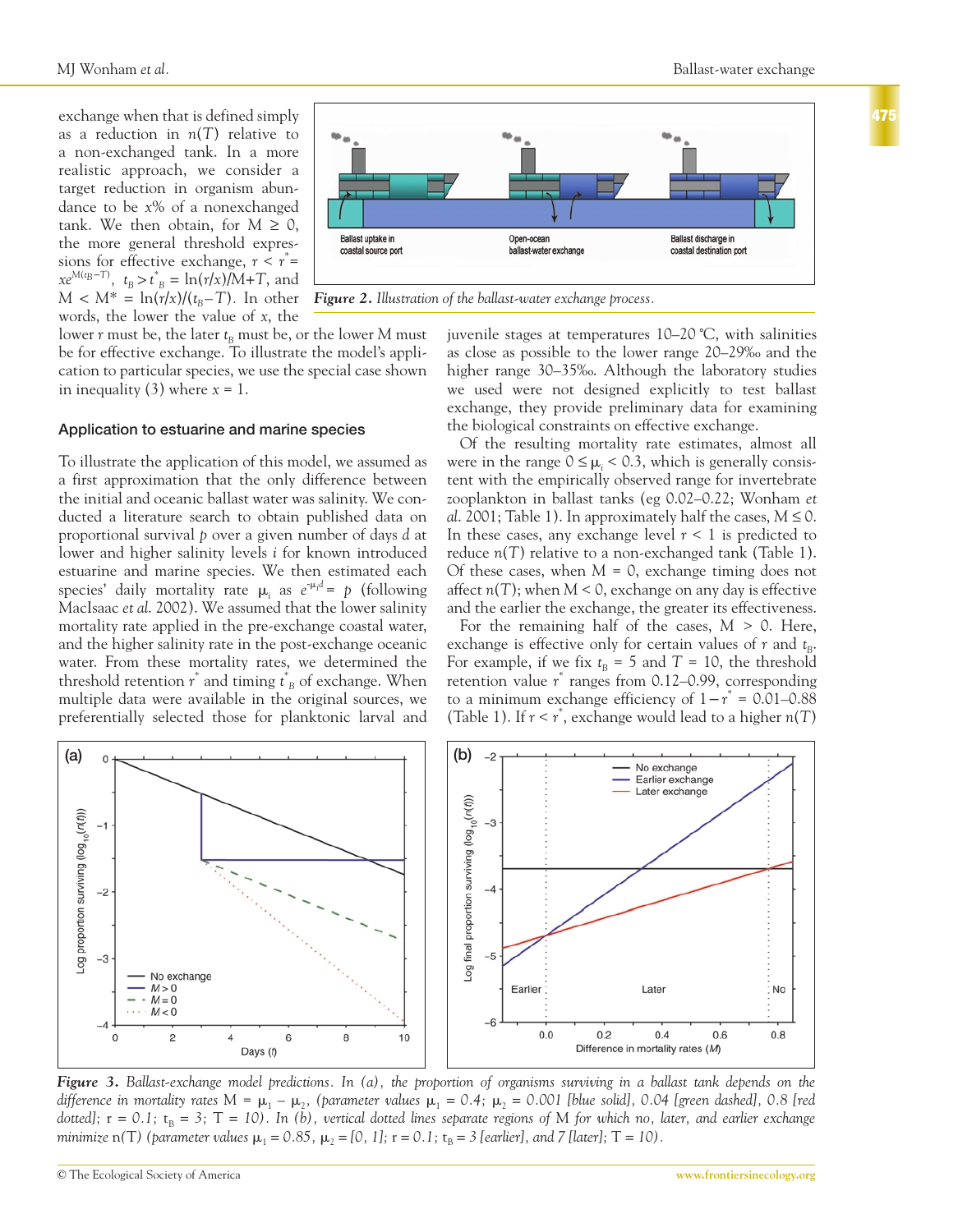**476**

| Species <sup>a</sup>                   | <b>Stage</b>      | $\mu_1$ | $\mu_2$ | M        | $r^*$ | $t_B^*$                  |
|----------------------------------------|-------------------|---------|---------|----------|-------|--------------------------|
| Japanese oyster                        | early larvae      | 0.000   | 0.000   | 0.000    | 1.00  | ٠                        |
|                                        | late larvae       | 0.000   | 0.063   | $-0.063$ | 1.00  | $+$                      |
| Eastern oyster <sup>2</sup>            | embryos           | 0.015   | 0.200   | $-0.185$ | 1.00  | $+$                      |
| Atlantic pearl oyster <sup>3</sup>     | larvae            | 0.602   | 0.178   | 0.424    | 0.12  | 2.3                      |
| Mediterranean mussel <sup>4</sup>      | larvae            | 0.090   | 0.088   | 0.002    | 0.99  | 3.9                      |
| Japanese littleneck clam <sup>5</sup>  | larvae            | 0.000   | 0.000   | 0.000    | 1.00  | $\overline{\phantom{0}}$ |
| Veined rapa whelk <sup>6</sup>         | early larvae      | 0.093   | 0.255   | $-0.162$ | 1.00  | $+$                      |
|                                        | late larvae       | 0.005   | 0.020   | $-0.015$ | 1.00  | $+$                      |
| Signal crayfish <sup>7</sup>           | juveniles         | 0.004   | 0.111   | $-0.108$ | 1.00  | $+$                      |
| Eurasian green crab <sup>8</sup>       | zoea l            | 0.182   | 0.032   | 0.150    | 0.47  | 2.4                      |
|                                        | zoea 2            | 0.099   | 0.068   | 0.031    | 0.86  | 2.6                      |
|                                        | zoea 3            | 0.090   | 0.046   | 0.045    | 0.80  | 2.5                      |
|                                        | zoea 4            | 0.095   | 0.037   | 0.058    | 0.75  | 2.5                      |
| Chinese mitten crab <sup>9</sup>       | zoea l            | 0.025   | 0.054   | $-0.030$ | 1.00  | $+$                      |
|                                        | zoea 2            | 0.008   | 0.013   | $-0.005$ | 1.00  | $+$                      |
|                                        | zoea 3            | 0.000   | 0.000   | 0.000    | 1.00  | ÷.                       |
|                                        | zoea 4            | 0.015   | 0.000   | 0.015    | 0.93  | 2.8                      |
|                                        | zoea <sub>5</sub> | 0.009   | 0.005   | 0.004    | 0.98  | 3.5                      |
|                                        | megalopa          | 0.018   | 0.038   | $-0.020$ | 1.00  | $+$                      |
| Gammarid amphipod <sup>10</sup>        | adults            | 0.098   | 0.768   | $-0.669$ | 1.00  | $+$                      |
| Calanoid copepod <sup>11</sup>         | juveniles         | 0.048   | 0.005   | 0.044    | 0.80  | 2.5                      |
| Northern Pacific seastar <sup>12</sup> | larvae            | 0.227   | 0.231   | $-0.004$ | 1.00  | $+$                      |

#### **Table 1. Critical retention and timing of ballast exchange required to ensure effectiveness**

For selected introduced invertebrates, daily per capita mortality rates  $\mu_1$  at lower and  $\mu_2$  at higher salinity determine  $M = \mu_1 - \mu_2$ , for which sample calculations show *r* and  $t_{\rm B}$ . Under *t<sub>B</sub>*, – indicates that exchange timing does not influence effectiveness; + indicates that exchange on any day is effective, and that effectiveness increases as *t<sub>B</sub>* decreases.

<sup>a</sup> Species names, lower and higher salinities (‰), and sources: 1. *Crassostrea gigas* (24, 32; Yaroslavtseva *et al.* 1991); 2. *Crassostrea virginica* (23, 33; Davis 1958); 3. *Pinctada imbricata* (30,35;O'Connor and Lawler 2004);4.*Mytilus galloprovincialis* (20,30;Matson 2003); 5.*Ruditapes philippinarum* (26,33;Namaguchi 1998);6.*Rapana venosa* (25,32;Mann and Harding 2003); 7. Pacifastacus leniusculus (21, 35; Holdich et al. 1997); 8. Carcinus maenas (20, 32; Anger et al. 1998); 9. Eriocheir sinensis (25, 32; Anger 1991); 10. Dikerogammarus villosus (15, 25; Bruijs *et al.* 2001); 11. *Eurytemora affinis* (10, 27; Lee and Peterson 2002); 12. *Asterias amurensis* (28, 35; Sutton and Bruce 1996).

than in a nonexchanged tank. For comparison, empirical estimates of exchange efficiency range from < 0.5 to > 0.99 (eg Taylor *et al*. 2002), which corresponds to *r*-values from under 0.01 to over 0.5.

Alternatively, if we fix  $r = 0.1$  and  $T = 10$ , we obtain the threshold value *t \* <sup>B</sup>*, which ranges from 2.4–3.9. For *M* > 0, exchange would be effective only if conducted on day  $t_B > t^*_{B}$ ; prior to  $t^*_{B}$ , it would be counterproductive (Table 1). These critical exchange rates would be more readily achieved on some voyages than others. For example, the average voyage distances of vessels arriving in US ports are 1100 km and 8275 km (Drake and Lodge 2004), which at an average sailing speed of 15 knots corresponds to voyage lengths of approximately 1.6 and 12.4 days. These estimates are consistent with observed intracoastal and interoceanic voyage lengths reported for selected US ports (Smith *et al*. 1999; Verling *et al*. 2005). Thus, values of  $t_B$  greater than 2 to 4 days would be more feasible for longer transoceanic than for shorter intracoastal voyages.

More generally, we can visualize the range of effective combinations of ballast exchange retention and timing by plotting contour values of  $r^*$  as a function of  $t_B$  and  $M$ (Figure 4a). For a species with a given *M* value, multiple combinations of  $r$  and  $t_B$  can be determined to ensure

effective exchange. For example, exchange would be effective for the pearl oyster (*Pinctada imbricata*; *M* = 0.42) with a combination of  $r < 0.9$  and  $t_B > 4.5$ , or  $r < 0.7$ and  $t_B$  > 7 (Figure 2a). For the Eurasian green crab (*Carcinus maenas*), which has a lower *M* value (first zoeal stage  $M = 0.15$ , effective exchange on the same days would require more efficient exchange with a lower *r* value (Figure 4a).

Some species have different *M* values at different life stages (Table 1), in which case the same exchange strategy may not be optimal for all stages (Figure 4b). In the Chinese mitten crab (*Eriocheir sinensis*), for example, the first and second zoeal stages have *M* < 0 so earlier exchange would minimize  $n(T)$ . In the third stage, where *M* = 0, exchange timing would not affect *n*(*T*). In the fourth and fifth stages,  $M > 0$ , so later exchange would minimize *n*(*T*) (Figure 4b).

# **Bummary**

Population and genetic theory predict that the chances of successful biological invasion increase with the number, frequency, and quality of individuals released. Ballastwater exchange represents a global-scale implementation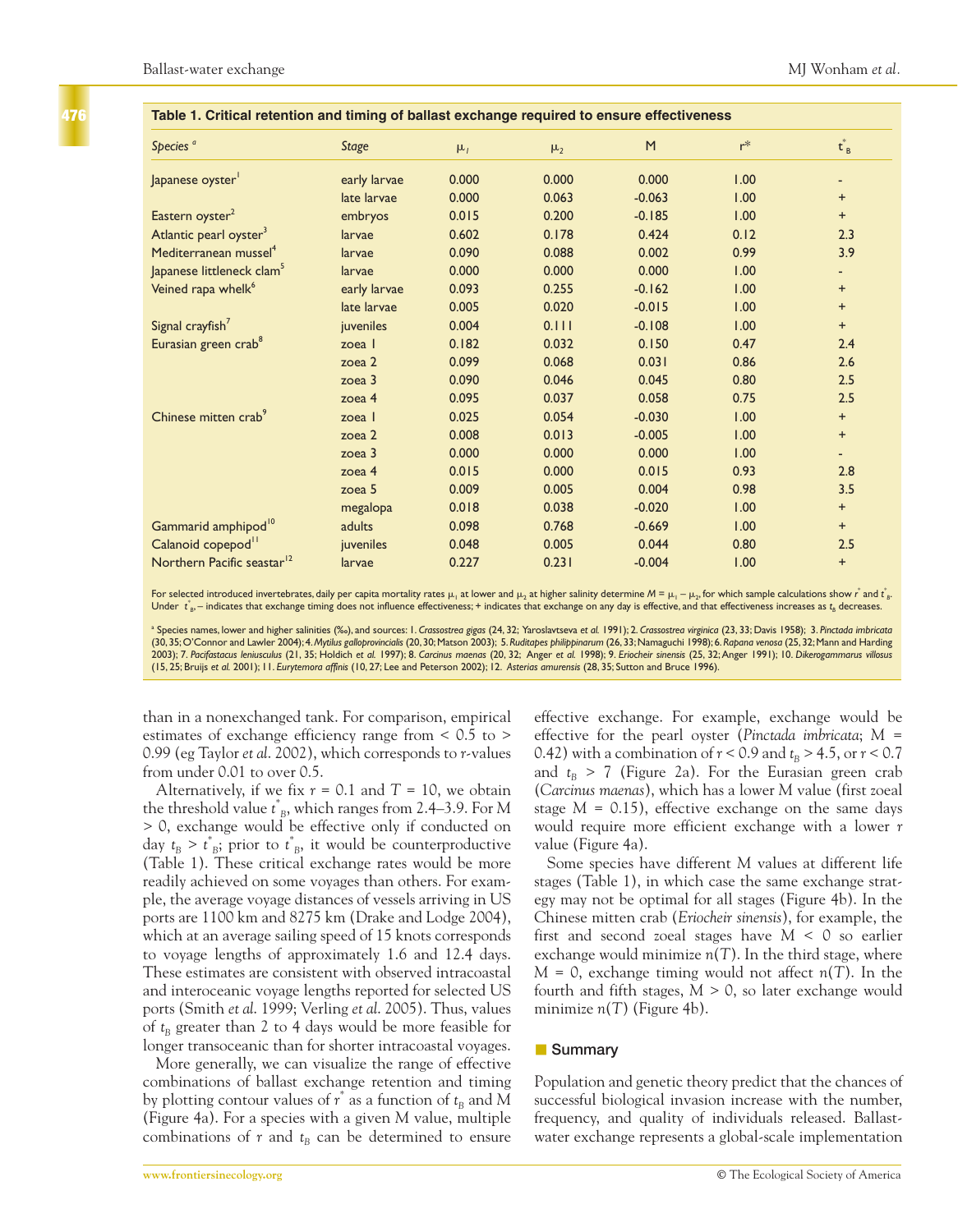





*Figure 4. Using the ballast-exchange model to optimize exchange strategy. In (a), contours of the critical value* r *\* from 0.1 to 0.9 are plotted as a function of M and*  $t_{B}$ . For a given species' M value, shown as lower horizontal dashed line for Eurasian green crab *(Carcinus maenas) and upper for Atlantic pearl oyster (Pinctada imbricata), different effective combinations of <i>r and*  $t_B$  *can be selected to ensure effective exchange. In (b), five larval stages of the Chinese mitten crab (*Eriocheir sinensis*) have different* M *values and therefore different optimal exchange strategies (shown for*  $r = 0.1$  *and*  $T = 10$ ).

of this theory designed to reduce propagule pressure and invasion risk in aquatic and marine systems. Although exchange is increasingly being adopted by port states worldwide (IMO 2004) it has been tested empirically in only a few instances (eg Taylor *et al*. 2002).

Here, we have provided a simple model to investigate when and how much exchange reduces propagule pressure,

| <b>Panel 1. Model parameters</b> |                                                              |  |  |  |  |
|----------------------------------|--------------------------------------------------------------|--|--|--|--|
| Symbol                           | Meaning                                                      |  |  |  |  |
| n(0)                             | initial organism abundance in ballast tank                   |  |  |  |  |
| n(T)                             | final organism abundance in ballast tank                     |  |  |  |  |
| $\mu_1$                          | daily per capita mortality rate before                       |  |  |  |  |
|                                  | exchange, $0 \leq \mu_1 \leq 1$                              |  |  |  |  |
| $\mu_{2}$                        | daily per capita mortality rate after                        |  |  |  |  |
|                                  | exchange, $0 \leq \mu_2 \leq 1$                              |  |  |  |  |
| T                                | voyage duration in days                                      |  |  |  |  |
| $\overline{M}$                   | difference in mortality rates, $\mu_1 - \mu_2$               |  |  |  |  |
| $M^*$                            | critical difference: only when $M \leq M^*$ will             |  |  |  |  |
|                                  | exchange reduce $n(T)$ relative to a                         |  |  |  |  |
|                                  | nonexchanged tank                                            |  |  |  |  |
|                                  | day of ballast exchange, $t_{\rm B}$ < T                     |  |  |  |  |
| $t_B$<br>$t_B^*$                 | critical exchange day: only when $t_{\rm B}$ > $t_{\rm B}^*$ |  |  |  |  |
|                                  | will exchange reduce $n(T)$ relative to                      |  |  |  |  |
|                                  | a nonexchanged tank                                          |  |  |  |  |
| $\mathbf{r}$                     | proportion of organisms remaining                            |  |  |  |  |
|                                  | following exchange, $0 \le r \le 1$                          |  |  |  |  |
| $r^*$                            | critical proportion: only when $r \leq r^*$ will             |  |  |  |  |
|                                  | exchange reduce $n(T)$ relative to a                         |  |  |  |  |
|                                  | nonexchanged tank                                            |  |  |  |  |
| $1 - r$                          | exchange efficiency                                          |  |  |  |  |

and how this reduction can be optimized. Depending on the species, maximum invasion risk reduction may be achieved by early exchange, late exchange, or no exchange at all. Although there exists a parameter space in which exchange is counterproductive, leading to increased propagule pressure relative to a nonexchanged tank, we find that exchange is generally predicted to be effective for the introduced estuarine and marine species we examined. In many cases, though, there is a minimum exchange level or timing required for effectiveness. Of course, these calculated critical values would apply only to a vessel far enough from the coast to conduct open-ocean exchange, since exchanging too close to the departure or arrival port would defeat the purpose (Taylor *et al*. 2002; IMO 2004).

To introduce this modeling framework, we made several simplifying assumptions that could be investigated with further extensions to the model. Our model incorporates the first two underlying assumptions of ballast exchange, organism flushing during and mortality following exchange, but the third assumption of minimal survival of oceanic organisms in coastal waters remains to be assessed. Although we developed this model for a single species or life stage, a ballast assemblage typically consists of multiple species and life stages, with a resulting wide range of optimal exchange strategies that need to be considered together. Additional aspects of the ballast community, including organisms hatching and reproducing during the voyage, could also be incorporated (eg Wonham *et al*. in press). We assumed that exchange affected only ballast-water salinity, although it may also affect oxygen, pollutant, and nutrient levels, as well as species composition, all of which could influence mortality rates. We also assumed that mortality rates